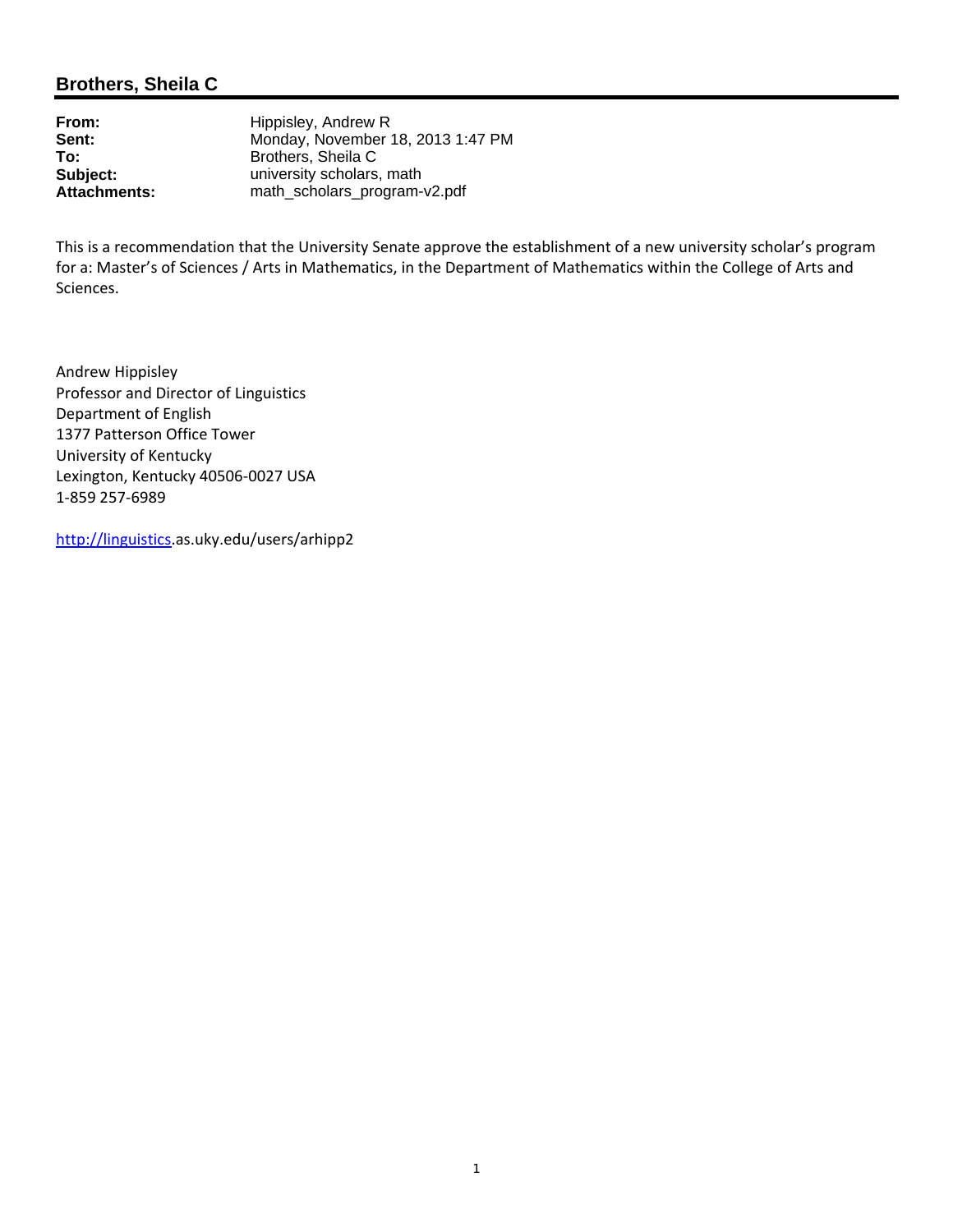# Proposal for a University Scholars program for the Master of Science and Master of Arts in Mathematics

## Introduction

The Department of Mathematics offers the degrees of Master of Science and Master of Arts as part of our graduate program. These degrees require thirty hours and are available with a thesis or non-thesis option. Approximately ten to fifteen students per year complete the Master's degree and most choose the non-thesis option. The department has an active Ph.D. program and offers the Mathematics major for the Bachelor of Science and Bachelor of Arts degrees in the College of Arts and Sciences. We regularly have our strongest majors enroll in graduate courses while they are undergraduates and these students leave our program with a strong preparation for further graduate study.

The Department proposes to establish a University Scholars program for our Master of Science and Master of Arts program in Mathematics. This will provide a formal path for our undergraduate students to begin graduate study. We expect that most applicants to the University Scholars program will be pursuing option A of the undergraduate Mathematics major. Option A provides students with a stronger preparation in the writing of mathematical proof that is necessary for success in graduate school. Students pursuing option B will be accepted to the University Scholars program if they meet the admission requirements below. As a practical matter, students pursuing option A will find it much easier to meet the admission requirements. This program will help to increase the number of mathematics majors at Kentucky who choose to pursue graduate study and strengthen the preparation of those who choose to go on to graduate study in mathematics. There will be a significant savings of time as students will be able to complete their Master's degree in one year of study past the Bachelor's degree. Students who earn a Master's degree in this program will be well-positioned to continue towards the study of a Ph.D. in Mathematics at Kentucky or other institutions.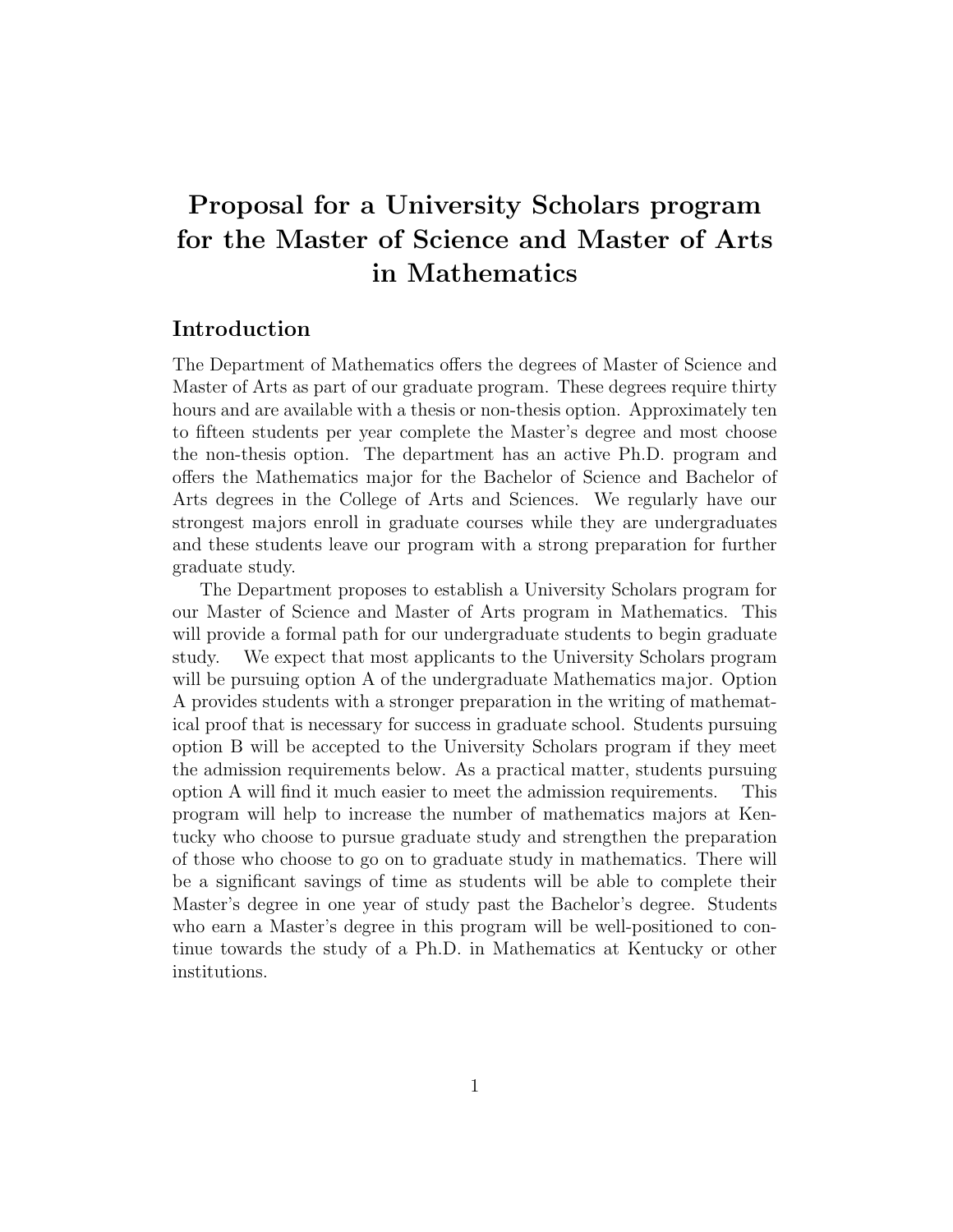## Program Structure

A student desiring admission to the Master of Science or Master of Arts University Scholars program in Mathematics is required to meet the following requirements.

- 1. The student must be an undergraduate pursuing the BA or BS degree with a major in Mathematics and must apply for the University Scholars program in the spring prior to their senior year.
- 2. The applicant must have 90 hours completed or in progress at the time they apply. The applicant must be on track to complete a Bachelor's degree in Mathematics during the first year of the University Scholars program.
- 3. The applicant must have an overall grade-point of 3.2 or above on a scale of 4.0 and must have a grade-point average of 3.5 in mathematics (including cross-listed) courses.
- 4. The applicant must follow the current application procedures for the Graduate School and the Graduate Program in the Department of Mathematics and must meet the admission standards of the Graduate School and Master's program in the Department of Mathematics.
- 5. At the time of application, the applicant must have two of the core sequences MA 351-352, MA 361-362 and MA 471G-472G completed or in progress.
- 6. Both option A and option B to the undergraduate Mathematics major require MA 322 and eighteen additional hours at the 300+ level. Applicants must have fifteen of these hours completed or in progress and be prepared to complete the remaining three hours during their first semester in the University Scholars program.

# Program of Study

Students who are admitted to the University Scholars program will be able to follow the course of study available to our first-year graduate students. Students may take up to twelve hours that may be counted towards the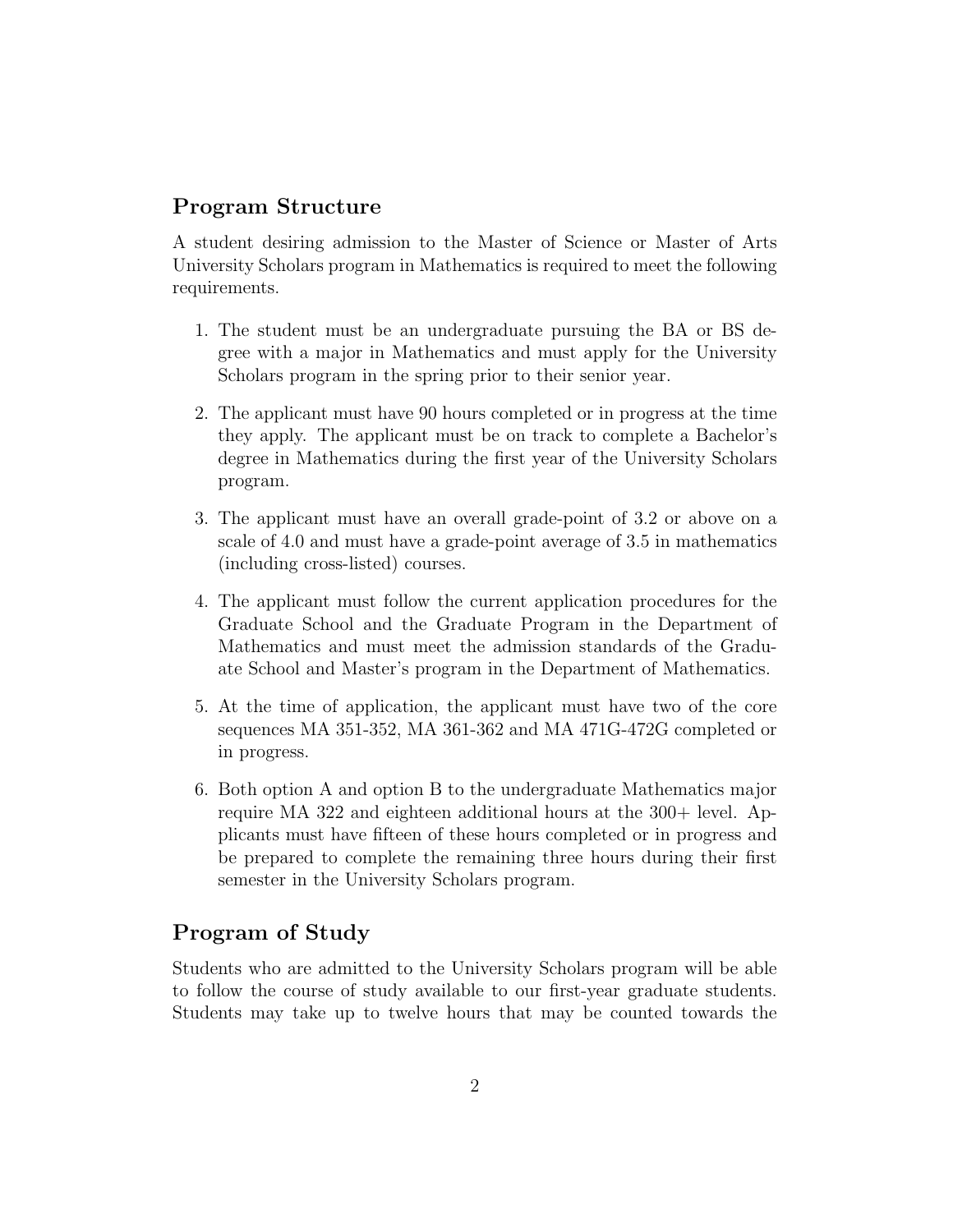Bachelor's and Master's degree requirements. This program does not change any undergraduate degree requirement.

The Director of Graduate Studies or a faculty advisor will advise the students in the University Scholars Program on the graduate program. The student's undergraduate advisor will continue to provide advice on the student's undergraduate program.

The program faculty will be the faculty in the Department of Mathematics. As most faculty are involved in graduate and undergraduate instruction, the University Scholars program will fit well with our current responsibilities.

Courses available to students in the University Scholars program include:

- MA 514 Combinatorial Structures and Techniques, MA 614 Enumerative Combinatorics
- MA 551 Topology I, MA 651 Topology II
- MA 565 Linear Algebra
- MA 561 Modern Algebra I, MA 661 Modern Algebra II
- MA 537 Numerical Analysis
- MA 522 Matrix Theory and Numerical Linear Algebra I, MA 622 Matrix Theory and Numerical Linear Algebra II
- MA 671 Functions of a Complex Variable I
- MA 575 Introduction to Analysis, MA 676 Analysis I

Students in the University Scholars program will complete up to twelve hours in the first year while finishing their undergraduate program and the remaining hours after completing their undergraduate degree.

#### Program assessment

The students in the University Scholars program will be following the course of study in our undergraduate major and our Master's program. The effectiveness of these programs is already assessed on a regular basis and we do not plan to do a separate assessment of the academic content of these program for the University Scholars program. To assess the University Scholars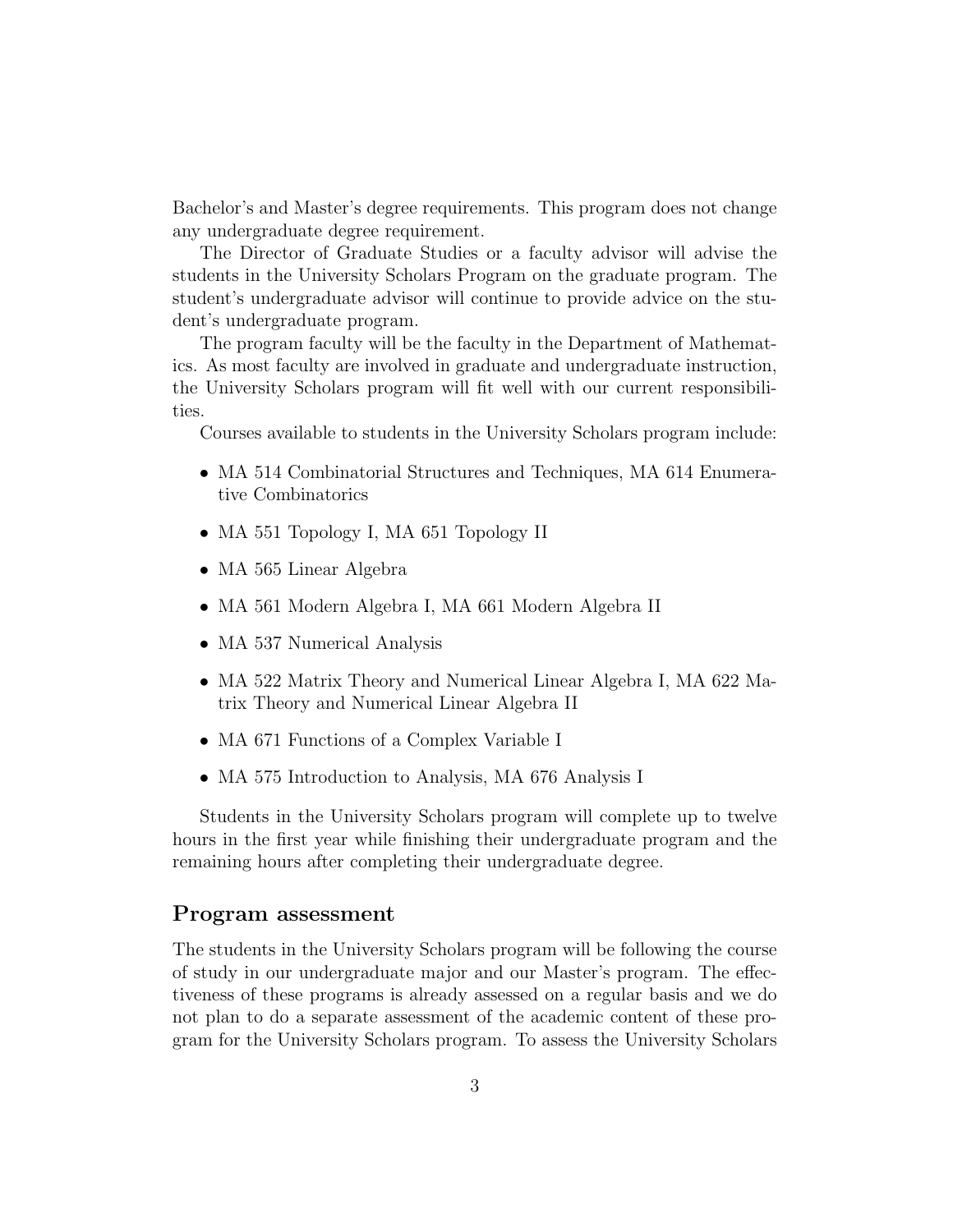program, we will track the number of students admitted to the program and the performance of these students. Successful outcomes will include students who complete the program and obtain both a Bachelor's degree and a Master's degree. We expect some students will enter graduate programs at other schools after completing the Bachelor's degree and this will also be viewed as a success for the program. We will be interested to see how many students continue on to Ph.D. programs in mathematics at UK and other schools.

The University Scholars program does not require additional courses or faculty, but rather increases the audience for our current offerings. Thus even a small program will be a benefit to the department. We currently have 3 to 4 students per year taking graduate courses while undergraduates. Thus a reasonable target for the University Scholars program is 1 to 2 students per year.

Approved by a vote of the mathematics faculty on 26 February 2013. Updated 31 October 2013 and reviewed by the Chair, the Director of Graduate Studies, and the Graduate Committee

David Leep, Chair, Department of Mathematics Peter Perry, Director of Graduate Studies, Department of Mathematics November 8, 2013